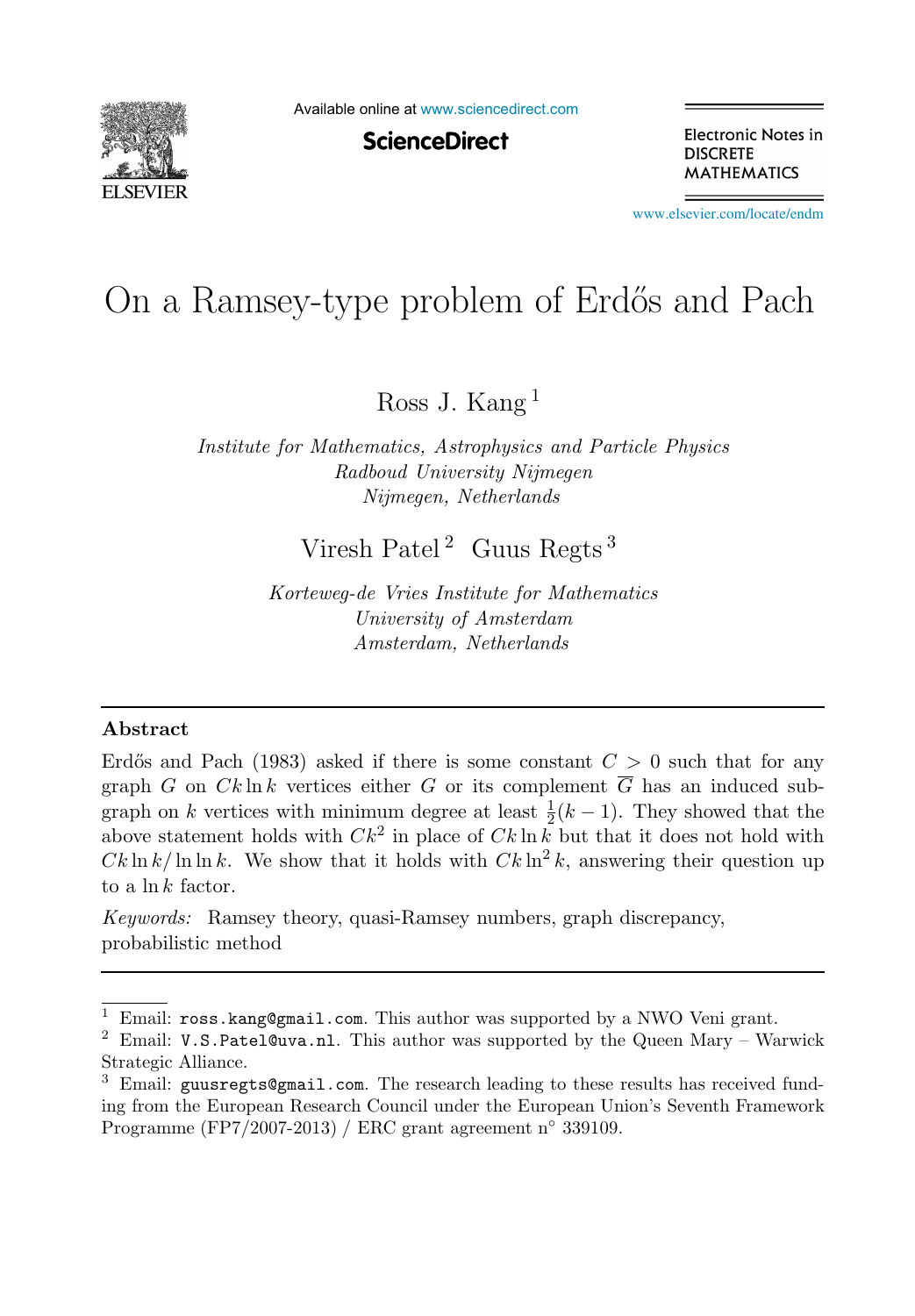## 1 Introduction

Recall that the (diagonal, two-colour) Ramsey number is defined to be the smallest integer  $R(k)$  for which any graph on  $R(k)$  vertices is guaranteed to contain a homogeneous set of order  $k$  — that is, a set of k vertices corresponding to either a complete or independent subgraph. The search for better bounds on  $R(k)$ , particularly asymptotic bounds as  $k \to \infty$ , is a challenging topic that has long played a central role in combinatorial mathematics (see [\[3](#page-6-0)[,5\]](#page-6-1)).

We are interested in a degree-based generalisation of  $R(k)$  where, rather than seeking a clique or coclique of order  $k$ , we seek instead an induced subgraph of order (at least) k with high minimum degree (clique-like graphs) or low maximum degree (coclique-like graphs). Erdős and Pach [\[1\]](#page-6-2) introduced this class of problems in 1983, and called them *quasi-Ramsey problems*. They for instance showed that gradually relaxing the degree requirement reveals a spectrum of Ramsey-type problems along which there is a sharp change in asymptotics at a certain point. Naturally, this point of change corresponds to a degree requirement of half the order of the subgraph sought.

The topic lay essentially dormant for decades, but we recently revisited it together with Pach [\[4\]](#page-6-3). In particular, we refined our understanding of the threshold for mainly what we referred to in [\[4\]](#page-6-3) as the variable quasi-Ramsey numbers (which corresponds to the parenthetical 'at least' above). For any  $\nu > 0$  and positive integer k, we showed that any graph G or its complement contains as an induced subgraph some graph on  $\ell > k$  vertices with minimum degree at least  $\frac{1}{2}(\ell-1) + \nu$  provided that G has at least  $k^{\Omega(\nu^2)}$  vertices, and this is in a sense sharp [\[4,](#page-6-3) Theorem 3].

In the present work we instead focus on the harder version of this problem, the determination of what we have called the fixed quasi-Ramsey numbers (where 'exactly' takes place of the parenthetical 'at least' above). Using a result on graph discrepancy, Erdős and Pach proved that there is a constant  $C > 0$  such that for any graph G on at least  $Ck^2$  vertices either G or its complement  $G$  has an induced subgraph on  $k$  vertices with minimum degree at least  $\frac{1}{2}(k-1)$ . With an unusual random graph construction, they also showed that the previous statement does not hold with  $C'k\ln k/\ln\ln k$  in place of  $Ck^2$  for some constant  $C' > 0$ . They asked if it holds instead with  $Ck \ln k$ . Our main contribution here is to affirm this, up to a logarithmic factor, by showing the following.

<span id="page-1-0"></span>**Theorem 1.1** There exists a constant  $C > 0$  such that for k large enough and any graph G on  $Ck \ln^2 k$  vertices, either G or its complement  $\overline{G}$  has an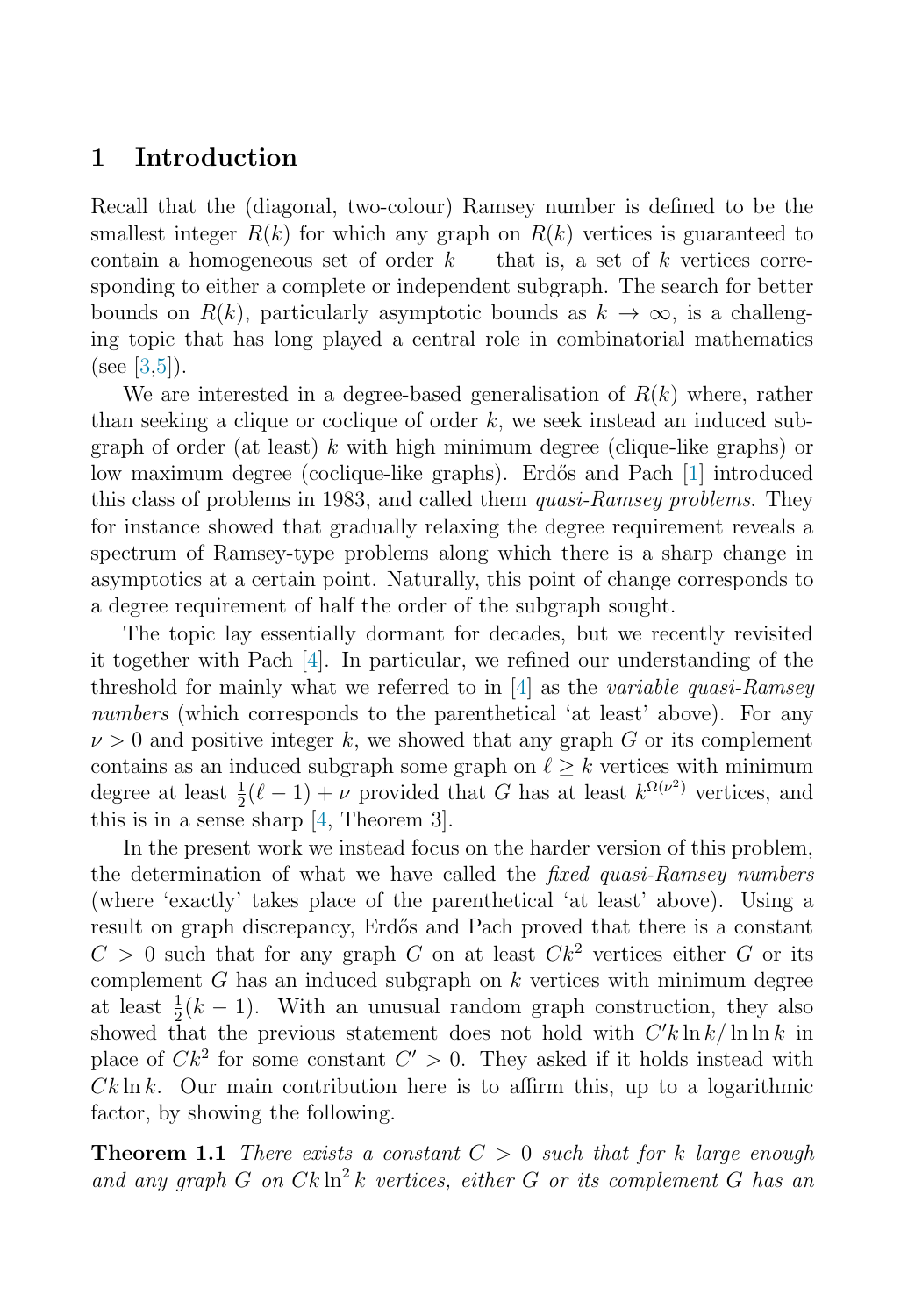induced subgraph on k vertices with minimum degree at least  $\frac{1}{2}(k-1)$ .

Our proof of Theorem [1.1](#page-1-0) has a number of different ingredients, including the use of graph discrepancy, a probabilistic thinning result, and a greedy algorithm that was inspired by similar procedures for max-cut and min-bisection.

To abide by page limits, we have had to omit one part of the proof. The missing details are available at <http://arxiv.org/abs/1411.4459>.

#### 2 An auxiliary result via discrepancy

<span id="page-2-0"></span>Our first step in proving Theorem [1.1](#page-1-0) will be to apply the following result. This is a bound on a variable quasi-Ramsey number, which is similar to Theorem  $3(a)$  in [\[4\]](#page-6-3). The idea of the proof of this auxiliary result is inspired by the sketch argument for Theorem 2 in [\[1\]](#page-6-2), in spite of the error contained in that sketch (cf. [\[4\]](#page-6-3)).

**Theorem 2.1** For any constant  $\nu > 0$ , there exists a constant  $C = C(\nu) > 1$ such that for any graph G on Ck ln k vertices, G or its complement  $\overline{G}$  has an induced subgraph on  $\ell \geq k$  vertices with minimum degree at least  $\frac{1}{2}(\ell-1)$  +  $\nu\sqrt{\ell-1}$ .

We use a result on graph discrepancy to prove Theorem [2.1.](#page-2-0) Given a graph  $G = (V, E)$ , the *discrepancy* of a set  $X \subseteq V$  is defined as

$$
D(X) := e(X) - \frac{1}{2} \binom{|X|}{2},
$$

<span id="page-2-1"></span>where  $e(X)$  denotes the number of edges in the subgraph  $G[X]$  induced by X. We use the following result of Erdős and Spencer [\[2,](#page-6-4) Ch. 7].

**Lemma 2.2 (Theorem 7.1 of [\[2\]](#page-6-4))** Provided that n is large enough, then if  $t \in \{1, \ldots, n\}$ , any graph  $G = (V, E)$  of order n satisfies

$$
\max_{S \subseteq V, |S| \le t} |D(S)| \ge \frac{t^{3/2}}{10^3} \sqrt{\ln(5n/t)}.
$$

**Proof of Theorem [2.1](#page-2-0) (Sketch).** Let  $G = (V, E)$  be any graph on at least  $N = [Ck \ln k]$  vertices for a sufficiently large choice of C. For any  $X \subseteq V$ and  $\nu > 0$ , we define the following skew form of discrepancy:

$$
D_{\nu}(X) := \left| e(X) - \frac{1}{2} \binom{|X|}{2} \right| - \nu |X|^{3/2}.
$$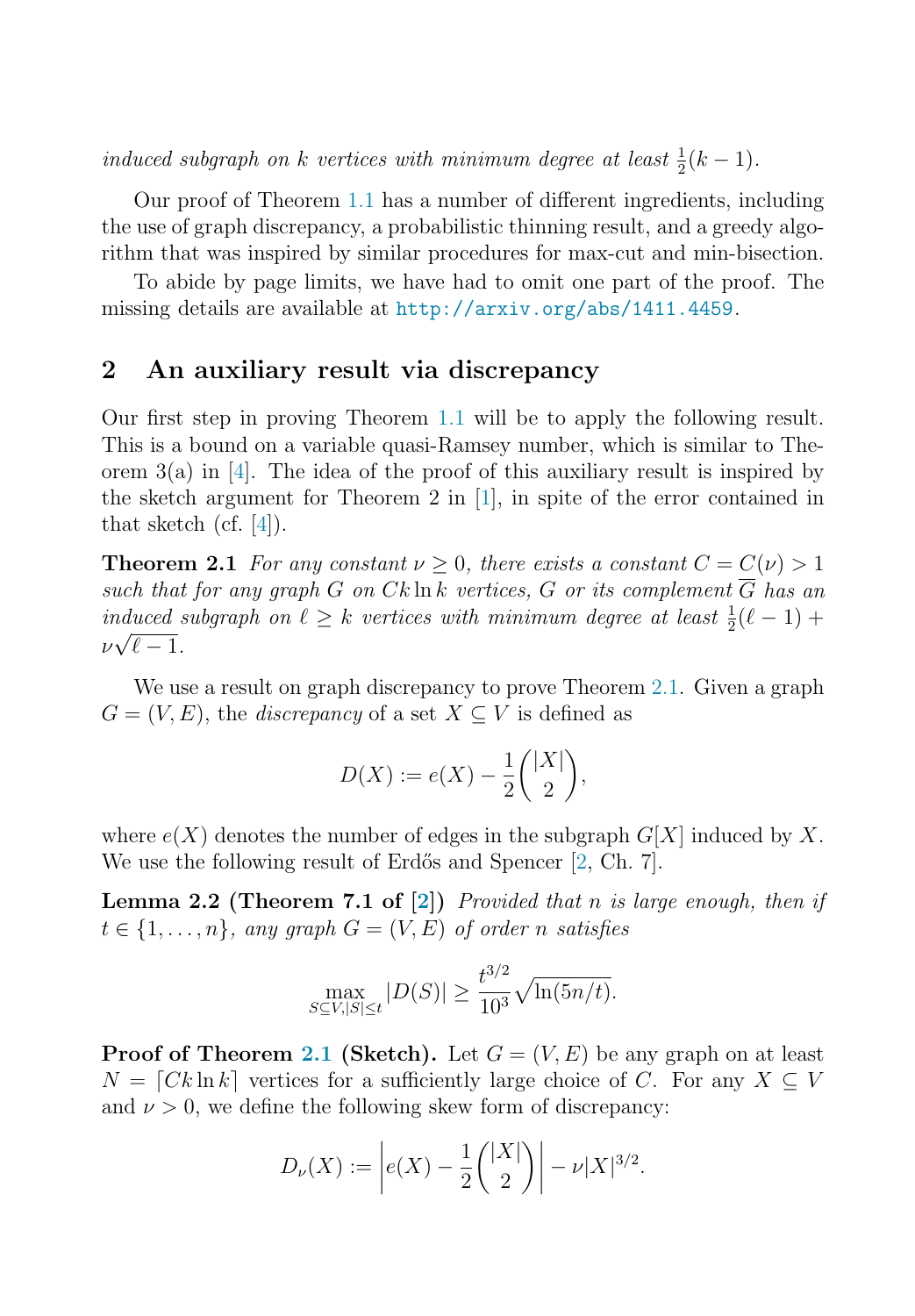<span id="page-3-0"></span>We now construct a sequence  $(H_0, H_1, \ldots, H_t)$  of graphs as follows. Let  $H_0$ be G or  $\overline{G}$ . At step  $i + 1$ , we form  $H_{i+1}$  from  $H_i = (V_i, E_i)$  by letting  $X_i \subseteq V_i$ attain the maximum skew discrepancy  $D_{\nu}$  and setting  $V_{i+1} := V_i \setminus X_i$  and  $H_{i+1} := H[V_{i+1}]$ . We stop after step  $t + 1$  if  $|V_{t+1}| < \frac{1}{2}N$ . Let  $I^+ \subseteq \{1, ..., t\}$ be the set of indices i for which  $D(X_i) > 0$ . By symmetry, we may assume

<span id="page-3-2"></span><span id="page-3-1"></span>
$$
\sum_{i \in I^+} |X_i| \ge \frac{1}{4}N. \tag{1}
$$

**Claim 2.3** For any  $i \in I^+$  and  $x \in X_i$ ,  $\deg_{H_i}(x) \geq \frac{1}{2}(|X_i| - 1) + \nu(|X_i| - 1)^{1/2}$ .

**Proof.** Write  $|X_i| = n_i$ . We are trivially done if  $n_i = 1$ , so assume  $n_i \geq 2$ . Suppose  $x \in X_i$  has strictly smaller degree than claimed and set  $X'_i := X_i \setminus \{x\}.$ Then, since  $i \in I^+,$ 

$$
D_{\nu}(X'_{i}) \ge e(X'_{i}) - \frac{1}{2} {n_{i} - 1 \choose 2} - \nu(n_{i} - 1)^{3/2}
$$
  
>  $e(X_{i}) - \frac{1}{2} {n_{i} \choose 2} - \nu \sqrt{n_{i} - 1} - \nu(n_{i} - 1)^{3/2}.$ 

Note that  $n_i^{3/2} > n_i^{1/2} + (n_i - 1)^{3/2}$ , which by the above implies  $D_\nu(X_i') >$  $D_{\nu}(X_i)$ , contradicting the maximality of  $D_{\nu}(X_i)$ .

Claim [2.3](#page-3-0) implies that we may assume for each  $i \in I^+$  that  $|X_i| \leq k - 1$ , or else we are done. Writing  $I^+ = \{i_1, \ldots, i_m\}$ , we can show the following.

**Claim 2.4** For any  $\ell \in \{1, ..., m-3\}$ ,  $D(X_{i_{\ell+3}}) \leq \frac{5}{6}D(X_{i_{\ell}})$ .

This slightly technical claim is in fact the engine of this proof, and contains the essential application of Lemma [2.2;](#page-2-1) however, to abide by space restrictions, we have chosen to omit its justification.

Claim [2.4](#page-3-1) implies that  $(5/6)^{(m-1)/3}D(X_{i_1}) \geq D(X_{i_m}) \geq 1$  (assuming for simplicity  $m \equiv 1 \pmod{3}$ , which then implies

$$
m - 1 \le \frac{3\ln(D(X_{i_1}))}{\ln(6/5)} \le \frac{6}{\ln(6/5)}\ln(k - 1).
$$

By [\(1\)](#page-3-2), we deduce that at least one of the m sets  $X_i$  with  $i \in I^+$  satisfies

$$
|X_i| \ge \frac{N \ln(6/5)}{25 \ln k}.
$$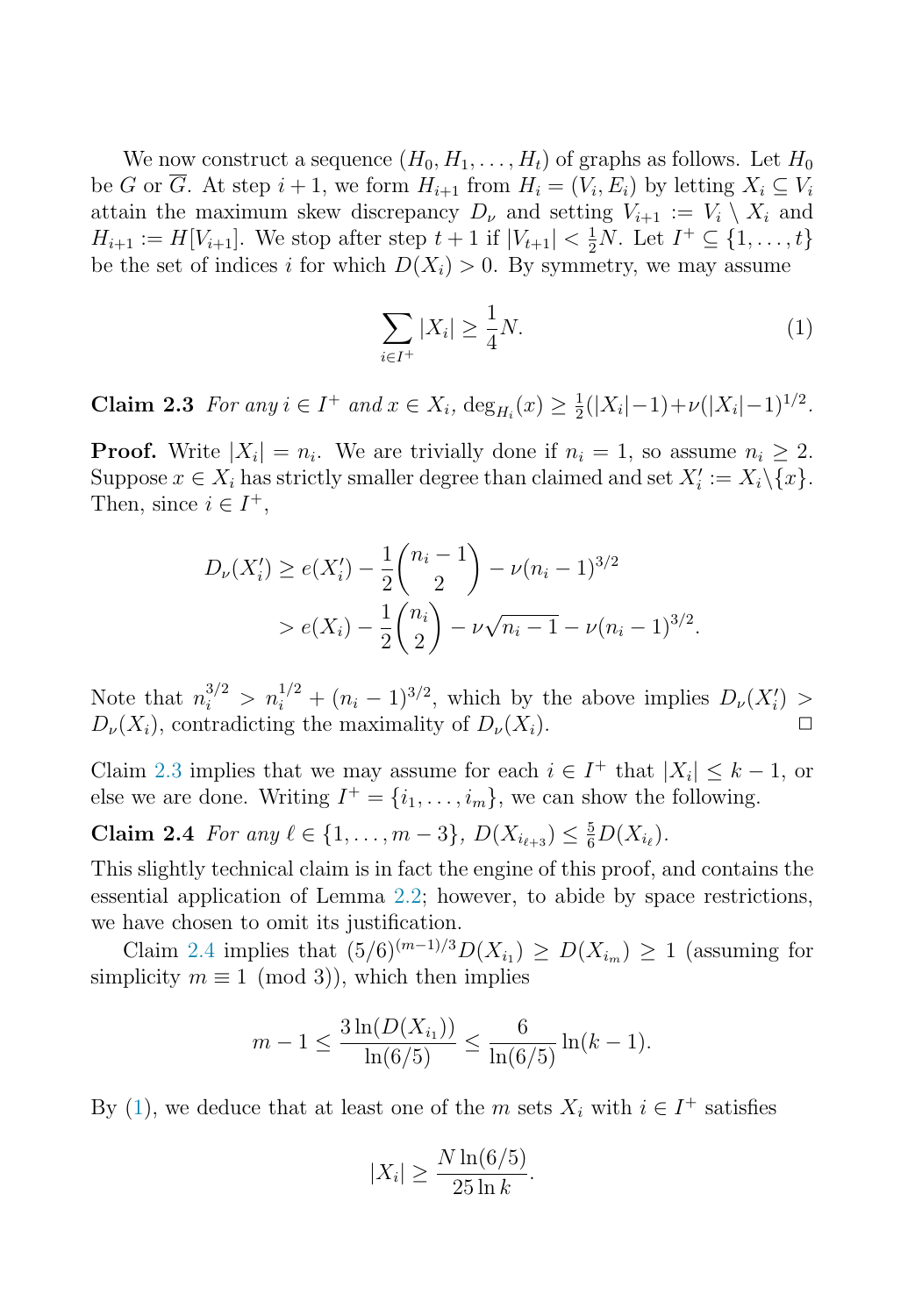This last quantity is at least k by a choice of  $C$  sufficiently large, contradicting our assumption that  $|X_i| \leq k - 1$  for each  $i \in I^+$ . This completes the argument.  $\Box$  argument.  $\Box$ 

### 3 Proof of Theorem [1.1](#page-1-0)

<span id="page-4-0"></span>The proof of the theorem entails running an algorithm, one of whose stopping criteria is fulfilment of the hypothesis (for the right parameters) of the following thinning result from [\[4\]](#page-6-3). When that happens, we can immediately apply the result to obtain a  $k$ -subset of vertices of the desired type. We remark that the following has a short, probabilistic proof.

<span id="page-4-2"></span>**Lemma 3.1** ([\[4\]](#page-6-3)) For any  $0 < c < 1$  and  $\varepsilon > 0$ , let k be large enough that  $\exp(\frac{1}{2}\varepsilon^2(k-1)) > k$ . If H is a graph of order  $\ell \geq k$  such that  $\delta(H) \geq c\ell$ , then there exists  $S \subseteq V(H)$  of order k such that  $\delta(H[S]) \geq (c - \varepsilon)(k - 1)$ .

By 'right parameters' above, we mean those in the following specific form of Lemma [3.1.](#page-4-0)

<span id="page-4-1"></span>Corollary 3.2 Let H be a graph of order  $\ell > k$ . If  $\ell < 2k$  and  $\delta(H) >$  $\frac{1}{2}(\ell-1) + 8\sqrt{(k-1)\ln k} + 8$ , then there exists  $S \subseteq V(H)$  of order k such that  $\delta(H[S]) \geq \frac{1}{2}(k-1) + \sqrt{(k-1)\ln k}.$ 

As a subroutine, we make use of the following algorithm which is inspired by the greedy algorithm for max-cut or min-bisection.

**Lemma 3.3** Let  $G = (V, E)$  be a graph of order n with  $\delta(G) \geq \frac{1}{2}(n-1) + t$ for some number t. Let  $\alpha \in [0,1]$  and let  $a, b \in \mathbb{N}$  such that  $a + b = n$ . Then either there exists  $A \subseteq V$  of size a such that  $\delta(G[A]) \geq \frac{1}{2}a - 1 + \alpha t$ , or there exists  $B \subseteq V$  of size b such that  $\delta(G[B]) \geq \frac{1}{2}b - 1 + (1 - \alpha)t$ .

**Proof.** Take any  $A \subseteq V$  of size a and let  $B := V \setminus A$ . If there exists  $x \in A$ with  $\deg_A(x) < \frac{1}{2}a - 1 + \alpha t$  and  $y \in B$  with  $\deg_B(y) < \frac{1}{2}b - 1 + (1 - \alpha)t$ , then move x to B and y to A, i.e. swap x and y. Note that when there is no such pair of vertices  $x, y$  we are done. We just need to prove that, if we keep iterating, then this procedure must stop at some point.

Consider the number of edges in  $G[A]$  before and after we swap x and y. The number of edges in  $G[A]$  increases by at least

$$
\deg_A(y) - \deg_A(x) - 1 \ge \delta(G) - \deg_B(y) - \deg_A(x) - 1 \ge 1/2,
$$

(where we subtracted 1 in case x and y are adjacent). This shows that we cannot continue to swap pairs indefinitely.  $\Box$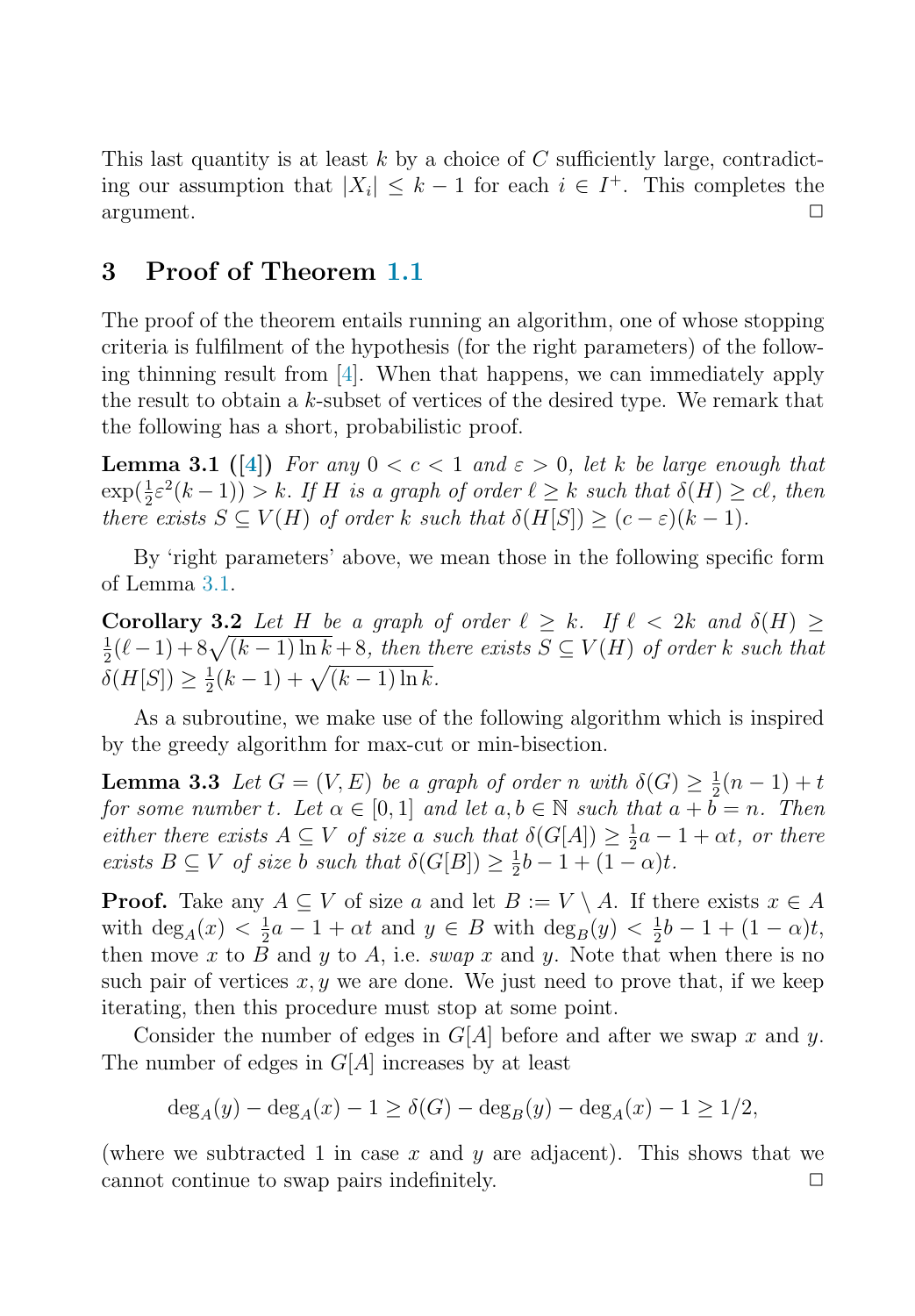At last we are ready to prove the main result. In fact, we prove something stronger.

**Theorem 3.4** There exist constants  $D, D' > 0$  such that for k large enough and any graph G on  $Dk \ln^2 k$  vertices, G or its complement  $\overline{G}$  has an induced subgraph on k vertices with minimum degree at least  $\frac{1}{2}(k-1)+D'\sqrt{k-1}/\ln k$ .

**Proof.** Set  $m := 400k \ln k$ ,  $D := 800C$ , where  $C = C(2)$  is defined according to Theorem [2.1,](#page-2-0) and  $D' := 1/(4\sqrt{D})$ . By Theorem 2.1, since  $Cm \ln m \le$  $800Ck\ln^2 k \le Dk\ln^2 k \le |V(G)|$ , we find G or  $\overline{G}$  has an induced subgraph H on  $\ell \geq m$  vertices with  $\overline{\delta(H)} \geq \frac{1}{2}(\ell - 1) + 2\sqrt{\ell - 1}$ .

Let  $x = \ell \mod k$  (so  $x \in \{0, \ldots, k-1\}$ ). We can now apply Lemma [3.3](#page-4-1) to H with  $a = k + x$ ,  $b = \ell - k - x$ ,  $t = 2\sqrt{\ell - 1}$  and  $\alpha = 1/2$ . Suppose this gives us a subset  $A \subseteq V(H)$  of size a such that  $\delta(H[A]) \geq \frac{1}{2}a - 1 + \sqrt{\ell - 1}$ . Then  $k \le a < 2k$  and, by our choice of m, we have that  $\sqrt{\ell-1} - 1/2 \ge \sqrt{m-1} 1/2 \geq 8\sqrt{(k-1)\ln k} + 8$ , and so Corollary [3.2](#page-4-2) yields a subset  $A' \subseteq A$  of size k such that  $\delta(H[A']) \geq \frac{1}{2}(k-1) + \sqrt{(k-1)\ln k} \geq \frac{1}{2}(k-1) + D'\sqrt{k-1}/\ln k$ , as required. In case Lemma  $3.3$  does not produce such a set  $A$ , it gives instead a subset B of size  $b = \ell - k - x \equiv 0 \pmod{k}$  (so  $b \ge m - 2k \ge 398k \ln k$ ) such that  $\delta(H[B]) \geq \frac{1}{2}(b-1) - \frac{1}{2} + \sqrt{\ell-1}$ . We iteratively apply Lemma [3.3](#page-4-1) to  $H[B]$  in a binary search to find a desired induced subgraph as follows.

Set  $G_0 = H[B]$ . Let  $\ell_0 := |V(G_0)| = b$  (so that  $398k \ln k \leq \ell_0 \leq Dk \ln^2 k$ and  $\ell_0 \equiv 0 \pmod{k}$  and set  $t_0 := \sqrt{\ell - 1} - \frac{1}{2} \ge \sqrt{\ell_0 - 1} - \frac{1}{2} = \Omega(\sqrt{\ell_0})$ (so that  $\delta(G_0) \geq \frac{1}{2}(\ell_0 - 1) + t_0$ ). Suppose that  $G_i$  is given, where  $G_i$  has  $\ell_i$ vertices with  $\ell_i \equiv 0 \pmod{k}$  and  $\delta(G_i) \geq \frac{1}{2}(\ell_i - 1) + t_i$  for some number  $t_i$ . Set  $a_i = \lfloor \ell_i/2k \rfloor k$  and  $b_i = \lceil \ell_i/2k \rceil k$  so that  $a_i + b_i = \ell_i$  and  $a_i \equiv b_i \equiv 0$ (mod k). Apply Lemma [3.3](#page-4-1) with  $G = G_i$ ,  $a = a_i$ ,  $b = b_i$ ,  $t = t_i$ , and  $\alpha = \frac{1}{2}$ . Then we either obtain a set of vertices  $A_i$  of size  $a_i$  such that  $\delta(G_i[A_i]) \geq$  $\frac{1}{2}a_i - 1 + \frac{1}{2}t_i$ , in which case we set  $G_{i+1} = G_i[A_i] = H[A_i]$ , or we obtain a set of vertices  $B_i$  of size  $b_i$  such that  $\delta(G_i[B_i]) \geq \frac{1}{2}b_i - 1 + \frac{1}{2}t_i$ , in which case we set  $G_{i+1} = G_i[B_i] = H[B_i]$ . Now set  $\ell_{i+1} = |V(G_{i+1})|$  and note that  $\ell_{i+1} \equiv 0$  $p(\text{mod } k)$  and  $\delta(G_{i+1}) \geq \frac{1}{2}(\ell_{i+1}-1) + t_{i+1}$ , where  $t_{i+1} = \frac{1}{2}(t_i-1)$ . Note also that  $\ell_{i+1}/k \leq |\ell_i/2k|.$ 

In this way we obtain subgraphs  $G_0, G_1, \ldots$  of  $G_0 = H[B]$  and we see from the recursion for  $\ell_i$  above that if  $\ell_i > k$  then  $\ell_{i+1} < \ell_i$ . Thus there exists some j such that  $\ell_i = k$  (since  $\ell_i \equiv 0 \pmod{k}$  for all i) and an easy computation shows we can assume that  $j \leq \log_2(\ell_0/k) + 1$ . The recursion for  $t_i$  implies